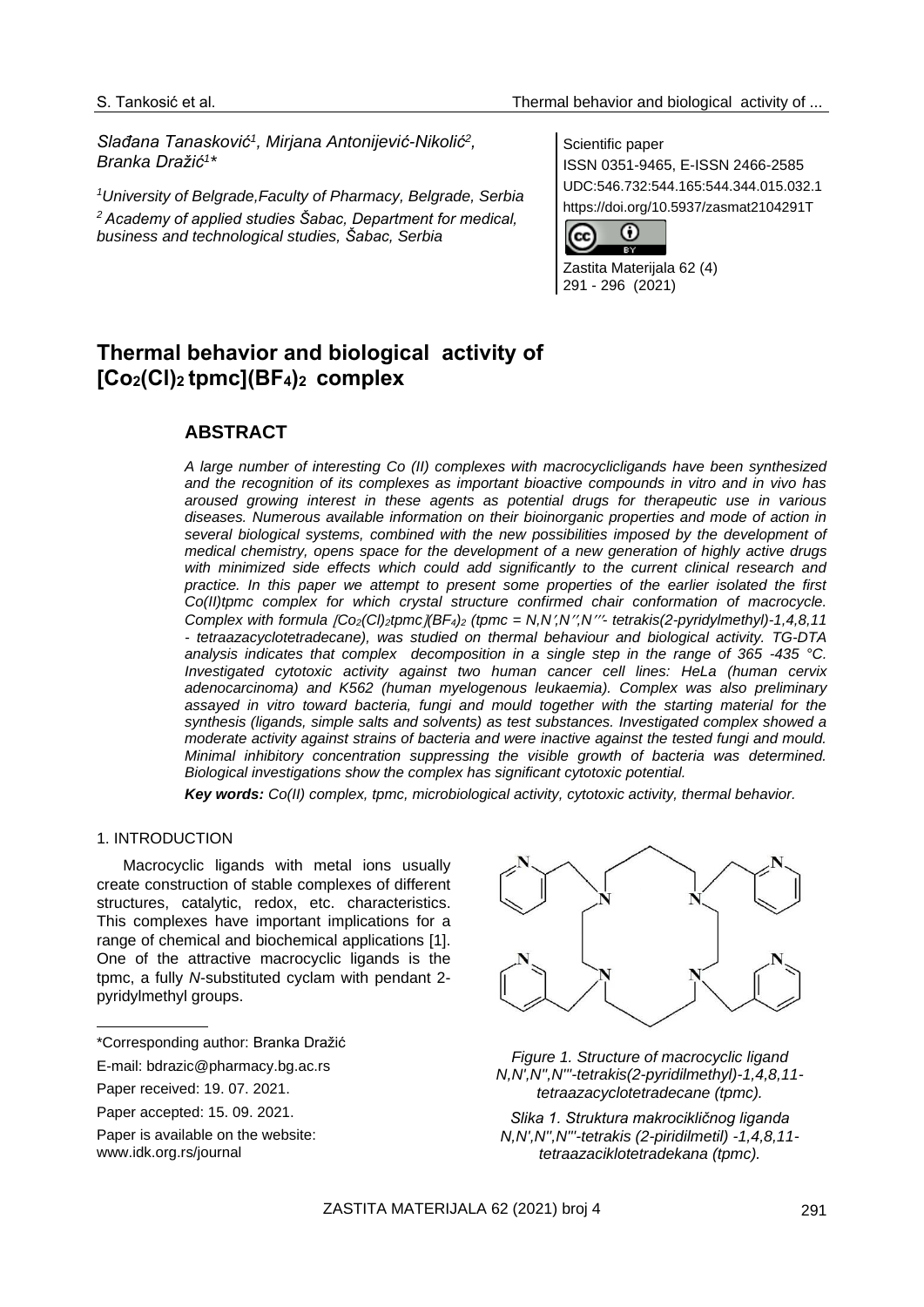The fundamental role of cobalt and the recognition of its complexes as important bioactive compounds in vitro and in vivo aroused an everincreasing interest in these agents as potential drugs for therapeutic intervention in various diseases. The vast array of information available for their bioinorganic properties and mode of action in several biological systems, combined with the new opportunities offered by the flourishing technologies of medicinal chemistry, is creating an exciting scenario for the development of a novel generation of highly active drugs with minimized side effects which could add significantly to the current clinical research and practice.

The mixed-ligand Co(II) complexes with tpmc and another additional ligand were intensively studied [2-7] but up to now the X-ray analysis has been performed for only three of them  $[Co_2(ox)$ tpmc $] (ClO_4)_2 \cdot 3H_2O$ ,  $[Co_2(Cl)$ <sub>2</sub>tpmc $] (BF_4)_2$ and Co2(μ**-**pht)2tpmc(ClO4)2·H2O [4,6,8].

A great number of termodinamically stable Co(II) complexes with tpmc and other ligands (mono- or dicarboxylates, pseudohalides (NCO, NCS, NCSe) *etc*.) in macrocyclic enviroment are isolated [5-7,9]. Also, the biological activity of these complexes was examined. In most cases, the complexes showed cytotoxic activity as well as the activity of these compounds against some microorganisms.

Continuing previous research, the aim of the this study was to investigate the previously synthesized  $[Co_2(Cl)_2$ tpmc $][BF_4)_2$  complex, its potential cytotoxic effect on human cancer cell lines and microbiological activity. The investigate complex was earlier tested on some cultures of microorganisms *M. lysodeikticus*; S.A, *S. aureus*; *E. coli*; *B. subtilis* and showed selective antibacterial activity towards Gram (+) bacteria *Staphylococcus P*. [10]. Now, we wanted to expand this research. Also, to study thermal stability of the complex to examine the possible relationships between the thermal data and the biological activity.

## 2. EXPERIMENTAL

## *Materials and Methods*

Complex  $[Co_2(Cl)_2$ tpmc $][BF_4)_2$  and ligand tpmc were prepared by described procedure [10]. All other chemicals were of p.a. grade and were used as supplied.

The simultaneous TG-DTA experiments were carried out using a SDT 2960 thermal analyzer in air (flow rate = 90 mL min<sup>-1</sup>) from 20 to 580°C (heating rate =  $15^{\circ}$ C min<sup>-1</sup>) using platinum cups.

#### *Cytotoxicity assay*

Stock solutions of the test compounds were made up in dimethyl sulfoxide (DMSO) at 10 mM, filtered through Millipore filters (0.22μm), and diluted for use in the nutrient medium to the relevant working concentrations. For all of the cells used, the nutrient medium was RPMI 1640 without phenol red, supplemented to final concentration with L-glutamine (3mM), streptomycin (100 mg/mL), and penicillin (100 IU/mL), fetal bovine serum (10%; FBS; 56°C heat-inactivated due to inactivation of cholinesterases and system complement [11] and HEPES (25mM), adjusted to pH 7.2 (bicarbonate solution). For cell survival determinations, the 3 (4,5-dimethylthiazol-2-yl)-2,5 diphenyl tetrazolium bromide (MTT) was dissolved in phosphate buffered saline, pH 7.2 (to 5 mg/mL), and filtered through Millipore filters (0.22 μm) before use.

The HeLa (human cervix adenocarcinoma) cells were cultured as monolayers in the nutrient medium (see above), while the K562 (human myelogenous leukemia) cells were maintained as suspension cultures in the same nutrient medium. All of these cells were grown at 37  $^{\circ}$ C in 5% CO<sub>2</sub> and a humidified air atmosphere.

The HeLa cells were seeded (2,000 cells per well) into 96-well microtiter plates, and 20 h later, after cell adherence, five different concentrations of the test compounds were added to the wells. The final test compound concentrations were from 12.5 μM to 200μM. Only nutrient medium was added to the cells in the control wells. For the K562 cells the test compounds were added to cell suspensions (3,000 cells per well) 2h after cell seeding, to the same final concentrations applied to the HeLa cells. All of the experiments were carried out in triplicate. Nutrient medium with the corresponding concentrations of the test compounds, but void of cells, was used as the blank.

Cell survival was determined by the MTT test according to the method of Mosmann [12] and modified by Ohno and Abe [13] at 72h after the test compound additions. Briefly, 20µL MTT solution (5 mg/mL in phosphate buffered saline) was added to each well. The samples were incubated for a further 4 h at  $37^{\circ}$ C in 5% CO<sub>2</sub> with a humidified atmosphere. Then,  $100 \mu L$  10% sodium atmosphere. Then, 100µL 10% sodium dodecylsulfate (SDS) was added to each of the wells, and the absorbance of the cell medium from each well was measured at 570 nm the next day. To calculate the cell survivals (%), the absorbance at 570 nm of each of the samples with cells grown in the presence of the test compounds were divided by the absorbance of the control sample (the absorbance of cells grown in nutrient medium only), after the subtraction of the blank sample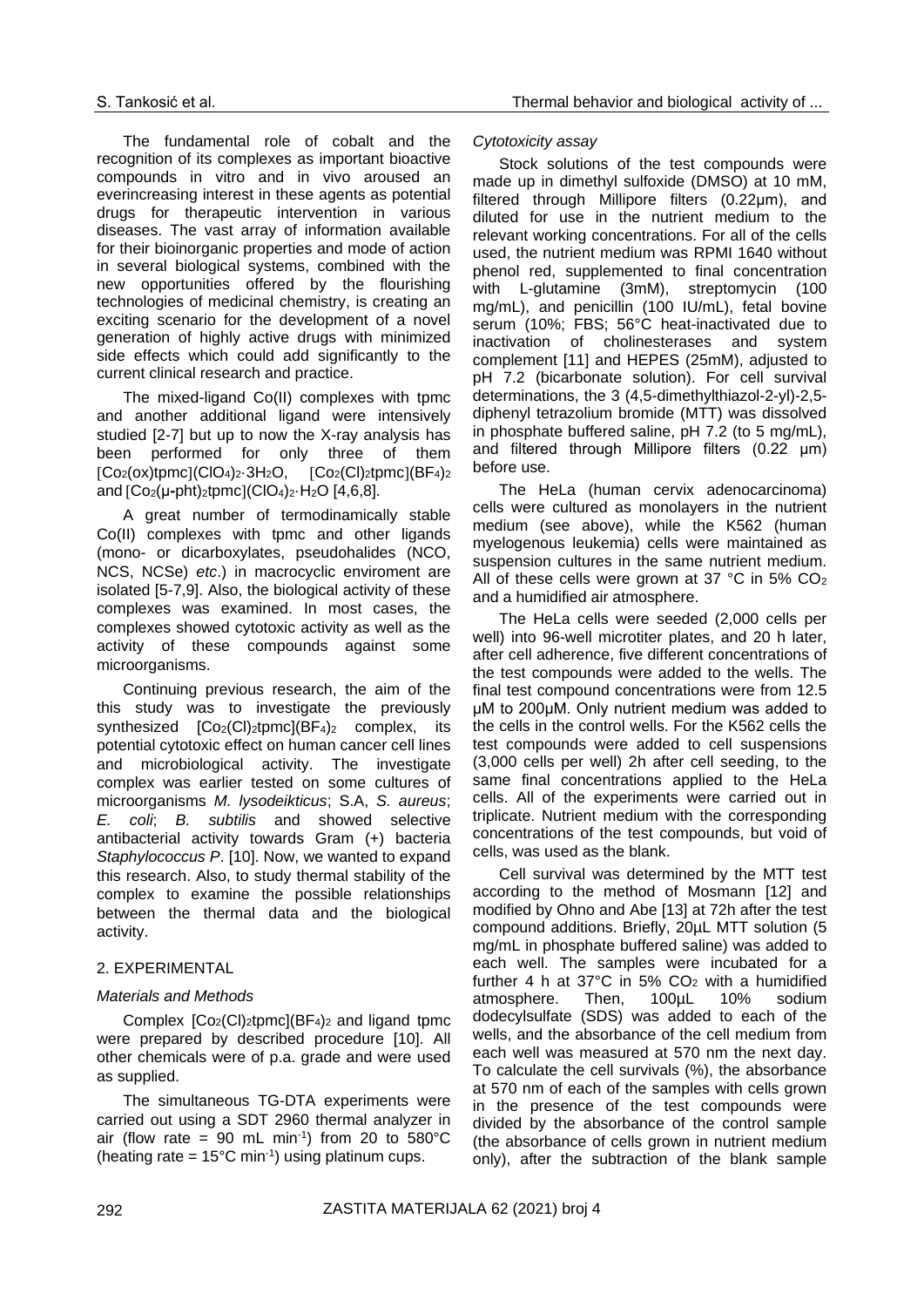absorbance. IC50 was determined from the graph as the concentration of compound which decrease survival of treated cells by 50%. IC50 values for each compound were obtained by numerical analysis of data obtained.

#### *Antimicrobial test*

The biological activity of the investigated complex was examined by screening five different cultures of microorganisms. All these microorganisms are known as human pathogens, causing different types of diseases and infections. For the preliminary antimicrobial test, the agar well diffusion method was applied. Antimicrobial activity of complex was performed using Staphylococcus saprophyticus ATCC 15305, Staphylococcus xylosus ATCC 29991, Bacillus cereus ATCC 10987 and fungal strains Candida albicans ATCC 24433 and Aspergillus niger ATCC 12066. Bacteria were cultivated on Mueller-Hinton agar and fungi on Sabouraud dextrose agar. Inoculation was performed by mixing 0,1mL of the microorganism suspension in physiological solution (0,8mg/mL NaCl) with 20mL of the molten cold medium [8]. In the inoculated agar plates the holes  $(00,8 \text{ cm})$ were formed and 100μL of the tested solutions (1mg/mL in DMSO) were separately introduced in the holes.The complex didn't show antifungal activity. Incubation temperature was: 37°C for bacteria and 28°C for fungi.

Minimal inhibitory concentration (MIC) values were determined using agar dilution method [13] and the antibacterial activities of the complex was quantified [14,15] in accordance with the CLSI recommendations (Clinical and Laboratory Standards Institute 2006) [16]. Apart from the complex, tpmc and starting salts were tested. The initial concentration of the complexes was 8 mg/mL in DMSO. This solution was doubly diluted to give concentrations in the range 8–0.125mg/mL. 0.5mL of the solution of the tested substances was mixed with 9.5 mL of melted and cooled nutrition agar. The bacteria were seeded on the surface of the agar plate. After incubation for 24 h, the MIC values were determined as the lowest concentration of the complex preventing visible growth of the bacteria. All investigations were carried out in triplicate.

### 3. RESULTS AND DISCUSSION

In the previous paper, we described the crystal structure of the complex  $[Co_2(Cl)]_2$ tpmc $I(BF_4)_2$  [10]. Each metal is *exo* coordinated by two rings (NCH2CH2N) and two pendant-N atoms in the complex cation  $[Co_2(Cl)_2$ tpmc]<sup>2+</sup> (Figure 2). X-ray analysis has shown that the cobalt (II) magnetic centers in the binuclear complex are sufficiently

separated from each other (5.710 Å) and both bridging systems (Co-N-C-C-C-N-Co) are ineffective for the magnetic exchange interaction. The nearest coordination sphere of the cobalt center is composed of 4 nitrogens and fifth coordination site is occupied by chloro ligand. The crystals of the investigated complex  $[Co_2(Cl)_2$ tpmc $](BF_4)_2$  are isomorphic with the those of  $[Cu_2(Br)z$ tpmc](ClO<sub>4</sub>)<sub>2</sub> [17]. In both of them tpmc ligand adopts the *chair*  conformation and the fifth coordination site is ocupied by monodentate non-bridging ligand.



## *Figure 2. The ORTEP drawing of the [Co2(Cl)2tpmc]2+ .*

#### *Slika 2. ORTEP dijagram za [Co2(Cl)2tpmc]2+ .*

The practical applicability of the newly synthesized compound depends on their thermal stability. Therefore, thermal studies of coordination compounds with potential biological activity are routinely included in their characterization [18-20].

#### *Thermal studies*

The thermal decomposition of the complex  $[Co_2(Cl)_2$ tpmc $][BF_4)_2$  is shown in the Figure 3.



*[Co2(Cl)2tpmc](BF4)2.*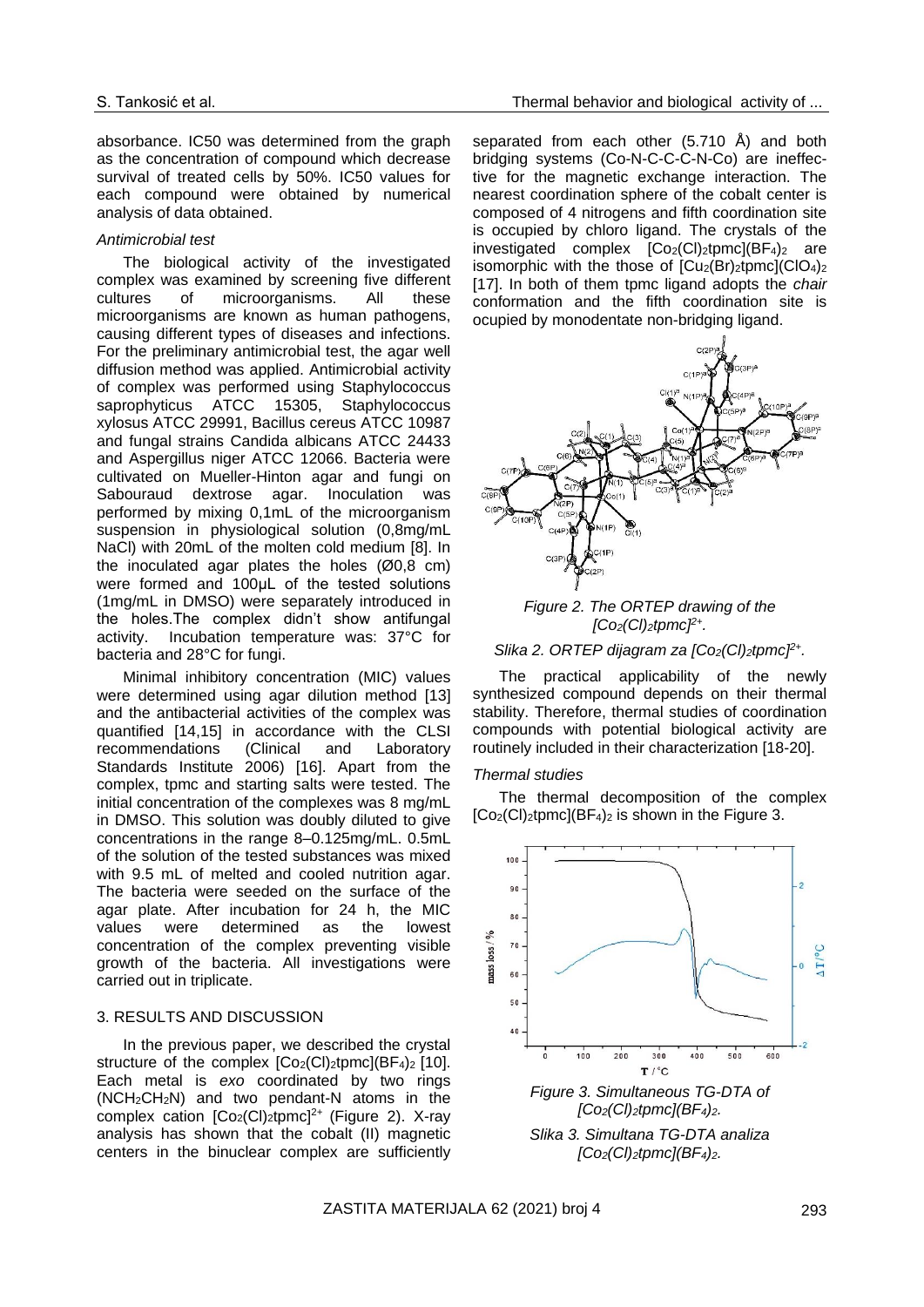This complex is stable up to 310°C. The complex decomposes exothermally at 365°C. The curve of this complex reveals that decomposes at one step showing endothermic peak at 395°C and two exothermic peaks at 365 and 435 °C in DTA.

Endothermic and exothermic decomposition of complex cation and ligand tpmc and merge with each other in the range of 365–435°C. The final products are most probably belongs to corresponding Co(II) complex with cyclam and with  $-NH<sub>2</sub>$  groups,  $[Co<sub>2</sub>(NH<sub>2</sub>)<sub>4</sub>cyc]$  (cyc=1,4,8,11tetraazacyclotetradecane), mass loss (found 42,5%, calculate 41%) or mixture of cobalt carbonates and oxides.

The composition of final products is those which best fit with the observed mass losses in the TG study. Thermogravimetric results are in good agreement with the corresponding DTA data.

## *Cytotoxicity*

The cytotoxic activity was determined according to the dose values of the complex, required to reduce the cell survival by 50 % (IC50). The IC50 values obtained in this study are given in Table 1. The cytotoxicity curves from the MTT assay show the survival of HeLa, and K 562 cells grown for 72h in the presence of increasing concentrations of complex.

- *Table 1. Concentrations (µM) of the test compound that induced 50% decrease (IC50) in malignant cell*
- *Tabela 1. Koncentracije (µM) testiranih jedinjenja koje izazivaju smanjenje malignih ćelija za 50% (IC50)*

|                                      | $IC_{50}$ ± SD / $\mu$ M |                  |  |
|--------------------------------------|--------------------------|------------------|--|
| Compound                             | HeLa                     | K562             |  |
| $[Co2Cl2tpmc](BF4)2$                 | 17.88±2.36               | $24.51 \pm 5.33$ |  |
| tpmc                                 | >200                     | >200             |  |
| NaBF <sub>4</sub>                    | >200                     | >200             |  |
| CoCl <sub>2</sub> ·6H <sub>2</sub> O | >200                     | >200             |  |
| Cisplatin                            | $10.9 \pm 3.5$           | $7.9 \pm 2.5$    |  |

The *in vitro* cytotoxicity of the complex, CoCl2·6H2O, NaBF<sup>4</sup> and ligand tpmc was evaluated using cis-platin as referent cytostatic drug. The IC50 values of the complex were 17.88 against HeLa and 24.51μM against K562, while cis-DDP lied in the range 10.9 -7.9µM. The tpmc, CoCl2·6H2O and NaBF<sup>4</sup> showed significantly lower activity (IC50 >200 µM) for all tested cell lines. Based on this, it can be concluded that the cytotoxic effect originates from the complex itself.

According to the data in Table 1, the cytotoxic effects of the complex are lower than those of cisplatin. Nevertheless, the inhibition of cell proliferation by these binuclear Co(II) complex is notable.

All data are results from three independent experiments, each carried out in triplicate.

## *Antibacterial activity*

Two experiments were conducted. Test organisms were Staphylococcus saprophyticus ATCC 15305, Staphylococcus xylosus ATCC 29991, Bacillus cereus and fungal strains Candida albicans ATCC 24433 and mould Aspergillus niger ATCC 12066. As a control group the free salt of Co(II) which was used as starting substances in the synthesis, as well as ligand (tpmc) and solvent were tested. Preliminary test performed with bacterial and fungal strains indicated that the complex had no antifungal activity. The second test was performed for quantification of antibacterial activity by agar dilution method (MIC determination). Selective antibacterial activity against Gram (+) bacteria of the Staphylococcus was detected. Noticeably, the tested complex showed similar antibacterial activity toward both investigated Staphylococcus strains. Under the same conditions and the same concentrations, the control group were inactive at concentrations up to 400 lg/mL, indicating that the activity of the complex, where it is found, originated from himself. Different antibacterial activities of complexes and tpmc could be explained by chelation effects of the macrocyclic ligand, which reduce the polarity of the metal ions and may result in increasing uptake of compounds through the bacterial cell membrane. The MIC values of the tested compound are given in Table 2.

*Table 2. Minimum inhibitory concentration (MIC), in ìg/mL of the complex in DMSO*

*Tabela 2. Minimalna inhibitorna koncentracija (MIC) kompleksa u DMSO, u ìg/mL*

| Complex                    | r r *<br>ິບ.ບ. | n v *<br>…∧. | n r *<br>D.U. | ∘∧ ∗<br>U.A. | A.N.* |
|----------------------------|----------------|--------------|---------------|--------------|-------|
| $[Co_2Cl_2(tpmc)](BF_4)_2$ | 100            | 150          | 200           | >200         | -200  |

\* S.S. Staphylococcus saprophyticus, S.X. Staphylococcus xylosus; B.C. Bacillus cereus; C.A, Candida albicans; A.N, Aspergillus niger.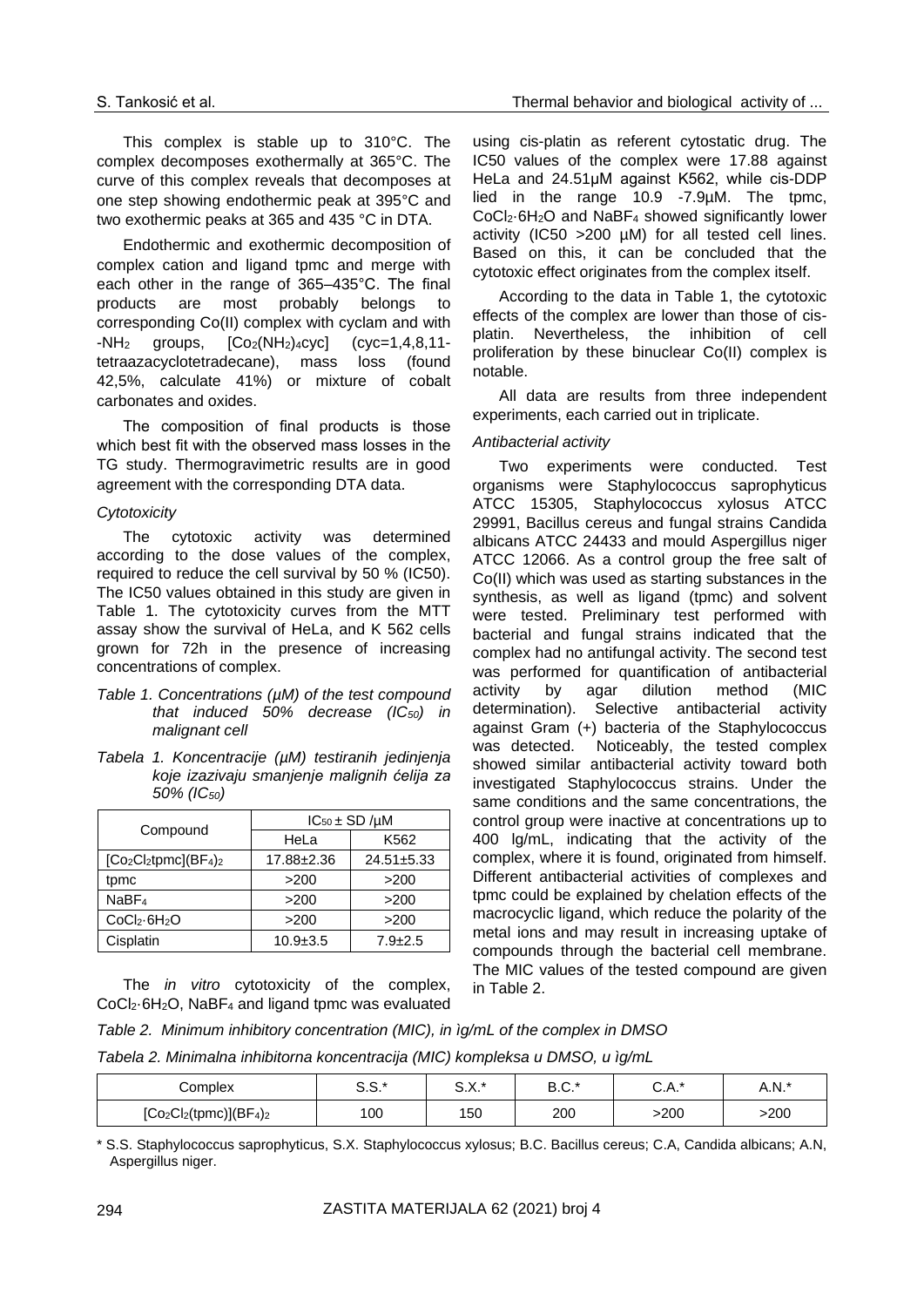## 4. CONCLUSIONS

TG-DTA analysis showed that the  $[Co_2(Cl)_2$ tpmc $][BF_4)_2$  complex was stable up to 310°C, decomposed in one step in the range 365- 435°C showing an endothermic peak at 395°C and two exothermic peaks at 365 and 435°C in DTA. The tested complex was found to have significantly higher cytotoxic activity (lower IC50 values) than their components tested as a control. IC50 complex values were 17.88 relative to HeLa and 24.51μM relative to K562, while cis-DDP lay in the range of 10.9–7.9μM. In addition, selective antibacterial activity against Gram (+) bacteria of the Staphylococcus saprophyticus and Staphylococcus xylosus was detected.

## *Acknowledgments*

The authors acknowledge the financial support of the Ministry of Education, Science and Technological Development of the Republic of Serbia (Grants No: 451-03-9/2021-14/200161)

## 5. REFERENCES

- [1] W.Ma, Y.-P.Tian, S.-Y.Zhang, J.-Y.Wu, H.-K.Fun (2006) Synthesis and Characterization of 1,8 bis(ferrocenylmethyl)-5,5,12,12,14-hexamethyl-1,4,8,11-tetraazacyclotetradecane, a Macrocyclic Ligand and its Complexes, Transition Met. Chem., 31, 97-106.
- [2] S.G.Kang, S.J.Kim (2003) Synthesis and Properties of Tetraaza Macrocycles Containing Two 3- Pyridylmethyl, 4-Pyridylmethyl, or Phenylmethyl Pendant Arms and Their Nickel(II) and Copper(II) Complexes: Effects of the Pendant Arms on the Complex Formation Reaction, Bull. Korean. Chem. Soc., 24, 269-277.
- [3] S.P.Sovilj, G.Vučković, K.Babić, N.Matsumoto, M.Avramov-Ivić, V.M.Jovanović, (1994) Synthesis, characterization, structure and possible catalytic properties of *cis*-oxalato(1,4,8,11 tetraazacyclotetradecane) cobalt(III) nitrate, J. Coord. Chem*.,* 31, 167-179.
- [4] S.P.Sovilj, G.Vučković, K.B.Babić-Samardžija, N.Matsumoto, V.J.Jovanović, J.Mroziński (1999) Synthesis, crystal structure, magnetic properties and cyclic voltammetry of the unsymmetric (μoxalato)-[N,N',N'',N'''-Tetrakis(2-pyridylmethyl)- 1,4,8,11-tetraazacyc lotetradecane]dicobalt(II) perchlorate trihydrate, Synth. React. Inorg. Met.- Org. Chem., 29, 785-803.
- [5] G.Vučković, V.Stanić, S.P.Sovilj, M.Antonijević-Nikolić, J.Mrozinski (2005) Cobalt(II) complexes with aromatic carboxylates and N-functionalized cyclam bearing 2-pyridylmethyl pendant arms, J. Serb. Chem. Soc., 70 (8–9), 1121-1129.
- [6] G.Vučković, S.B.Tanasković, Z.M.Miodragović, V.Stanić (2007) High-spin binuclear Co(II) complexes with a pendant octaazamaclocycle and carboxylates*,* J. Serb. Chem. Soc., 72 (12),1295- 1308.
- [7] [M.Antonijević Nikolić,](https://www.tandfonline.com/author/Nikoli%C4%87%2C+Mirjana+Antonijevi%C4%87) J[.Antić Stanković,](https://www.tandfonline.com/author/Stankovi%C4%87%2C+Jelena+Anti%C4%87)  S[.Tanasković](https://www.tandfonline.com/author/Tanaskovi%C4%87%2C+Sla%C4%91ana+B) (2018) Synthesis, characterization, and *in vitro* antiproliferative and antibacterial studies of tetraazamacrocyclic complexes of Co(II) and Cu(II) with pyromellitic acid, J. of Coord. Chem., 71, 1542-1559.
- [8] M.Antonijević Nikolić, K.Mészáros Szécsényi, B.Dražić, M.V.Rodić, V.Stanić, S.Tanasković (2021) Binuclear Co(II) complexes with macrocycle and carboxylato ligands: structure, cytotoxicity and thermal behavior, J. Mol. Struct , 1236,130133.
- [9] S.B.Tanasković, G.Vučković, M.Antonijević-Nikolić, T.Stanojković, G.Gojgić- Cvijović (2012) Binuclear biologically active Co(II) complexes with octaazamacrocycle and aliphatic dicarboxylates, J. Mol. Struct*.,* 1029, 1-7.
- [10] G.Vučković, S.B.Tanasković, U.Rychlewska, D.D.Radanović, J.Mroziński, M.Korabik (2007) Preparation, characterization and X-ray analysis of [Co2(Cl)2tpmc](BF4)2. Comparative structural analysis with the complexes having analogous geometries and ligands, J. Mol. Struct., 827, 80-87.
- [11] R.Diaz-Perez, H.Quiroz, R.Nishiyama (1976) adenocarcinoma of thyroid gland, *Cancer*., 38, 1323-1325.
- [12] [T.Mosmann](https://www.ncbi.nlm.nih.gov/pubmed/?term=Mosmann%20T%5BAuthor%5D&cauthor=true&cauthor_uid=6606682) (1983) Rapid colorimetric assay for cellular growth and survival: application to proliferation and cytotoxicity assays, *[J Immunol](https://www.ncbi.nlm.nih.gov/pubmed/6606682)  [Methods.,](https://www.ncbi.nlm.nih.gov/pubmed/6606682)* 65(1-2), 55-63.
- [13] M.Ohno, T.Abe (1991) Rapid colorimetric assay for the quantification of leukemia inhibitory factor (LIF) and interleukin-6 (IL-6), *J. Immunol. Methods,* 145, 199-203.
- [14] D.Amsterdam (1996) Antibiotics in Laboratory Medicine. 4th ed., Williams and Wilkins, Baltimore.
- [15] H.M.Ericsson, J.C.Sherris (1971) Antibiotic sensitivity testing. Report of an international collaborative study, Acta Pathol. Microbiol. Scand, Suppl. Section B, 217, 1-90.
- [16] Clinical Laboratory Standards Institute. Performance Standards For Antimicrobial Susceptibility Testing, 16th International Supplement, Wayne (2006) PA, Vol. 26.
- [17] N.W. Alcock, K.P. Balakrishnan, P. Moore (1986) Preparation of 1,4,8,11-tetrakis(2-pyridylmethyl)- 1,4,8,11-tetra-azacyclotetradecane  $(L<sup>1</sup>)$  and a binuclear complex with copper(II). X-Ray structure of [Cu2L1Br2][ClO4]2, J. Chem. Soc., Dalton Trans., 8*,* 1743-1745.
- [18] S.Materazzi, S.Vecchio, L.W.Wo, S.De Angelis Curtis (2012) TG–MS and TG–FTIR studies of imidazole-substituted coordination compounds: Co(II) and Ni(II)-complexes of bis(1-methylimidazol-2-yl)ketone, Thermochim. Acta, 543, 183-187.
- [19] I.Zarafu, M.Badea, G.Ionita, M.Chifiriuc, C.Bleotu, M.Popa, P.Ionita, A.Tatibouët, R.Olar (2019) Thermal, spectral and biological characterisation of copper(II) complexes with isoniazid-based hydrazones, J. Therm. Anal. Calor., 136, 1977- 1987.
- [20] D.Pyreu, S.Gridchin (2019) Thermodynamics of mixed ligand complex formation of metal(II) iminodiacetates and nitrilotriacetates with dipyridyl and phenanthroline in solution, J. Therm. Anal. Calor., 139, 1435–1441.